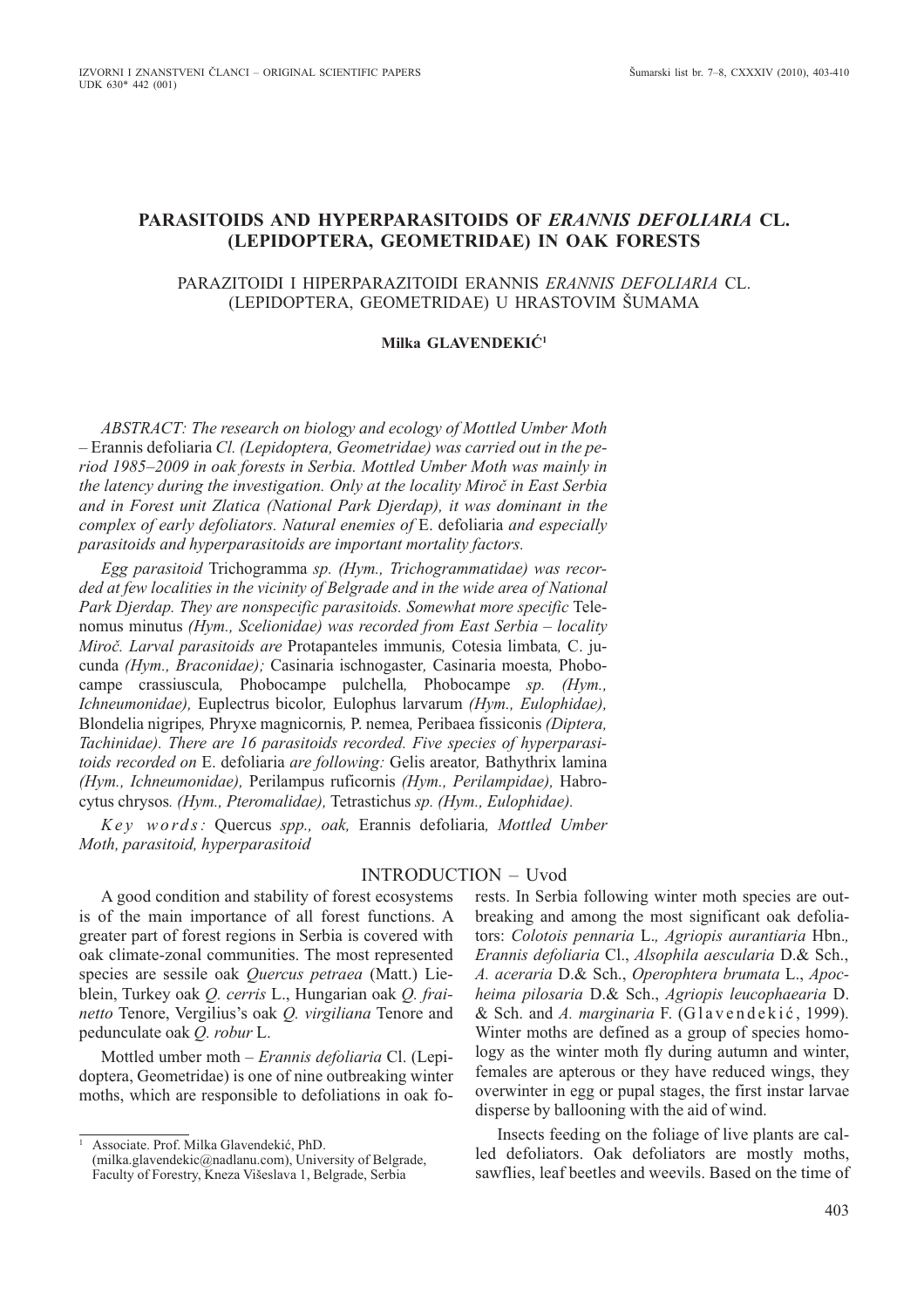occurrence, they are divided in early-season (spring) defoliators, the long-season defoliators and late-season defoliators. To early-season defoliators belong species which overwinter in the stages of egg or pupa and whose activity is related to early spring. Their caterpillars feed on the buds or young leaves and their development ends very quickly. This group is faunistically most versatile (leaf rollers, winter moths, noctuid moths, sawflies, oak leaf beetles, weevils). Their defoliations occur chronically and the consequence of defoliation is the reduction of increment (Klepac & Spaić, 1965;  $R$ ubcov, 1996). For this reason, defoliators are paid special attention to and the control measures are most often directed against them.

The first data about *E. defoliara* outbreaks in oak forests from 1887 to 1898 are given by Langhoffer, 1899. Long-term study of winter moths in Croatia - Slavonia oak forests were undertaken in 1960 (Spaić, 1974). The significance of winter moths in Serbia, as forest pests was emphasised by  $T$ o m i ć, 1980; Vasić & To m i ć, 1980. Predators and parasitoids of herbivores can reduce the pests or prevent their outbreak. After multiannual application of DDT preparations in the suppression of gypsy moths in forests, ecological study was

The research done on all development stages of *E. defoliaria* Clerck, 1759. The research was carried out by field and laboratory methods. Field work included standard methods of entomological research of moths in all development stages. The method of exposure in nature was applied to eggs and larvae by using sticky bands at the time of female activity. Females laid eggs in bark crevices below sticky bands. The parts of the bark with eggs were cut and the samples were taken to the laboratory for rearing and processing. Sticky bands were also used for larval exposure, but in April and May.

To monitor population dynamics and the change of quality composition of winter moths, absolute and relative abundance of *E. defoliaria* was assessed every year. Caterpillar density was assessed when they were predominantly the second and partly the third instars. Absolute abundance was assessed by counting the leaves or opened buds and caterpillars in the sample. Relative abundance was assessed based on the number of caterpillars on 1000 leaves.

Biology and ecology of *E. defoliaria* were studied on the following localities and types of forests: 1. Fruška gora Mt., Brankovac, Compartment 41 – forest of Turkey oak and sessile oak (*Quercetum petraeae-cerris*) on brown and lessive brown soil on serpentinite. 2. Forest Unit Košutnjak - one sample plot was set aside in the forest of sessile oak, Turkey oak and hornbeam (*Carpino-Quercetum petraeae-cerris)* on brown forest soil and lessive brown forest soil. The second in the plantation of undertaken in the fifties of last century, in order to find alternate methods of forest insect pests suppression  $(P<sub>s</sub>chorn - Walcher, 1977)$ . These researches were aimed at the development of the concept of biological control applied in Canada, where the outbreak of the winter moth was suppressed by biological control (E m bree, 1966). The application of biological methods in the control of forest insect pests was studied by Mihaj $lovi$ ć, Lj., (1986), Harapin (1992), Glavendekić (1992) and many other authors. Based on the literature, 53 parasitoids and 11 hyperparasitoids have so far been identified for *E. defoliaria* in Europe (Herting, 1965, 1976; Čapek, and Čepelak, 1981; Čapek, 1985; Djorović, 1980). The most of parasitoids belong to Hymenoptera (41 species) and the rest belong to Diptera (Tachinidae 11 species and Phoridae one species). The majority of hyperparasitoids are from family Ichneumonidae (10 species) and only one species from the family Perilampidae (Hymenoptera, Chalcidoidea). The following parasitoids in Serbia were recorded on mottled umber moth: *Cotesia jucunda* Marsh., *Meteorus versicolor* Wesm. (Hymenoptera: Braconidae), *Eulophus larvarum* L. (Hymenoptera: Eulophidae) and *Phorocera obscura* Fall. (Diptera: Tachinidae).

# MATERIAL AND METHODS – Materijali i metode rada

red oak (*Quercus rubra* L.) on humus brown forest soil. The third one was set aside in the association *Orno-Quercetum pubescentis-virgilianae.* 3. Forest Unit Mala Moštanica compartment 52 – artificially regenerated stand of black locust and a mixture of oaks are established on a typical site of Hungarian oak and Turkey oak. 4. Forest Unit Avala, Compartment 15, in a climatogenic community *Quercetum frainetto-cerris aculatetosum* on lessive brown forest soil. 5. Forest Unit Jamena – Radjenovci, Visoka šuma, compartment 4c – forest type pedunculate oak and hornbeam (*Carpino Quercetum roboris*) on brown forest soil to lessive brown forest soil in the non-flooded area. 6. Forest Unit Visoka šuma Lošinci, compartments 1a, 2d, 15a. – forest type pedunculate oak, hornbeam and Turkey oak (*Carpino-Quercetum robori-cerris typicum)* on brown forest soil to lessive brown forest soil. 7. Forest Unit Visoka šuma Lošinci, compartment 23g. – forest type pedunculate oak, hornbeam and Turkey oak *(Carpino-Quercetum robori-cerris typicum)* on lessive to semigley soils. 8. Forest Unit Miroč, compartment 73a – forest of sessile oak *Quercetum montanum typicum*) on brown soils. 9. Forest Unit Porečke šume, compartment: 54b – forest type beech and sessile oak (*Querco-Fagetum typicum)* on acid brown and lessive acid brown soil. 10. Forest Unit Porečke šume, compartment 54 f – forest type sessile oak (*Quercetum montanum typicum*) on acid brown soil. 11. Forest Unit Zlatica, compartment 93a – forest type sessile oak (*Quercetum montanum typicum*) on acid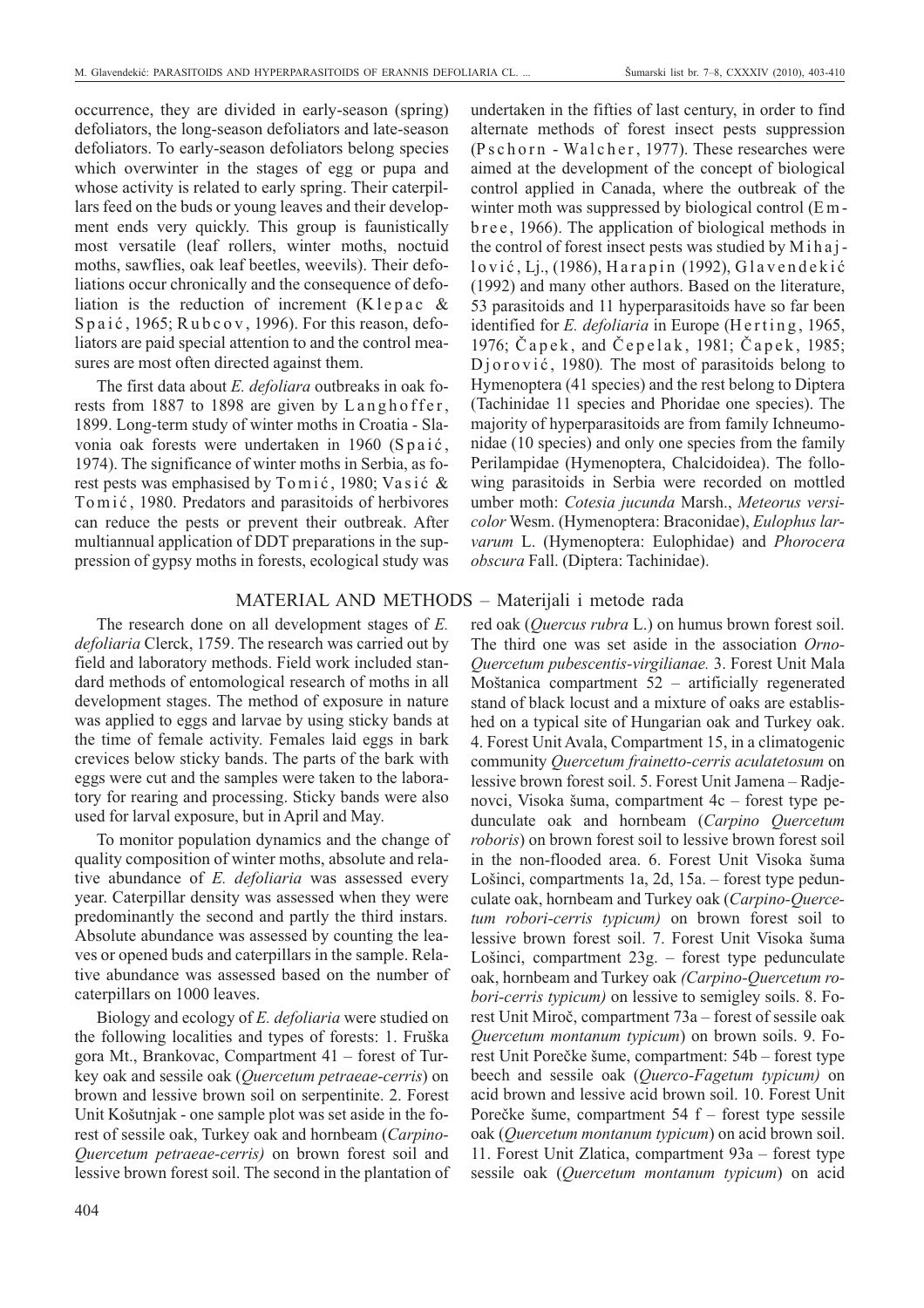brown soil. 12. Forest Unit Zlatica, compartment 96a forest type beech and sessile oak (*Querco-Fagetum typicum*) on acid brown and lessive acid brown soil. 13. Forest Unit Kožica, compartment 30b – forest of sessile oak and Turkey oak (*Quercetum petraeae cerris pauperum*) on acid brown and lessive acid brown soils. 14. Forest Unit Kožica, compartment 31a – forest of submontane beech (*Fagetum submontanum)* on deep eutric brown soils (brown forest soil and brown soil on loamy sediments). 15. Forest Unit Bukovik, compartment 4a – coppice forest of Hungarian oak and Turkey oak with Eastern hornbeam (*Quercetum frainetto - cerris carpinetosum orinetalis*) on dystric and eutric brown soils. 16. Forest administration Raška, Forest unit Kosovac – coppice forest of Hungarian oak and Turkey oak with Eastern hornbeam (*Quercetum frainetto - cerris carpinetosum orinetalis*) on dystric and eutric brown soils.

# RESULTS – Rezultati

### **Biology and population dynamic of mottled umber moth**

#### *Biologija i populaciona populacijska dinamika velikog mrazovca*

*Erannis defoliaria* Clerck, 1759 – Mottled umber moth, Grosser Frostspanner, голяма зимна педомерка, veliki mrazovac. During our study the first adults were found in the third decade of November, and the last ones in the first decade of January. Females oviposit individually or in small groups around the buds, in bark crevi-



Figure 1 Caterpillars of E. defoliaria *Slika 1. Gusjenice E. defoliaria*

ces or in other hidden places. Caterpillars can vary in the colour (figure 1).

It was recorded in all localities, most often in a lower population density. In Forest unit Miroč, however, it was dominant (65% of early season defoliator population). It exceeded threshold on the locality National Park Djeradp in Forest unit Zlatica, comp. 54f in 2002 (213 larvae/1000 leaves). In compartments 101, 95 and 55 relative abundance was from 98–123 larvae/ 1000 leaves in 2009.

Winter moth population dynamics has been studied in different forest types. It was found out that frequent outbreaks are characteristic for the following forest types: forest of Turkey oak and sessile oak (*Quercetum petraeae-cerris*) on brown and lessive brown soil on serpentinite; forests of sessile oak (*Quercetum montanum typicum*) on acid brown soil; in the forest of Hungarian oak and Turkey oak with Eastern hornbeam (Q*uercetum frainetto-cerris carpinetosum orientalis*) on dystric and eutric brown soils; in the association *Orno-Quercetum pubescentis-virgilianae* and in the artificially established stand of mixed oaks at Mala Moš tanica. In plantations of pedunculate oak with hornbeam in forest unit Visoka šuma Lošinci outbreaks of winter moths are frequently observed. Winter moths occur regularly, but as a rule there are no outbreaks in the forest of sessile oak, Turkey oak and hornbeam (*Carpino-Quercetum petraeae-cerris)* on brown forest soil and lessive brown forest soil.

### **Distribution and bioecology of mottled umber moth parasitoids** *Rasprostranjenje i bioekologija parazitoida velikog mrazovca*

During our study on parasitoids of *E. defoliaria* in oak forests following species were recorded:

*Protapanteles immunis* Haliday, 1834 (Hymenoptera: Braconidae) is a parasitoid of *E. defoliaria* and *A. marginaria* caterpillars. It is recorded in Forest units: Mala Moštanica, Rađenovci, Visoka šuma, and Bukovik.

*Cotesia limbata* Marshall, 1885 (Hymenoptera: Braconidae) was recorded in several localities as the parasitoid of *A. leucophaearia*, *E. defoliaria* and *O. brumata* caterpillars. It was found in Forest unit Mala *Manda* Caterpinars. It was found in Forest unit Iviala Figure 2 Larvae of E. defoliaria with Braconidae Moštanica and Visoka šuma Lošinci.



*Slika 2. Larva E. defoliaria sa brakonidom*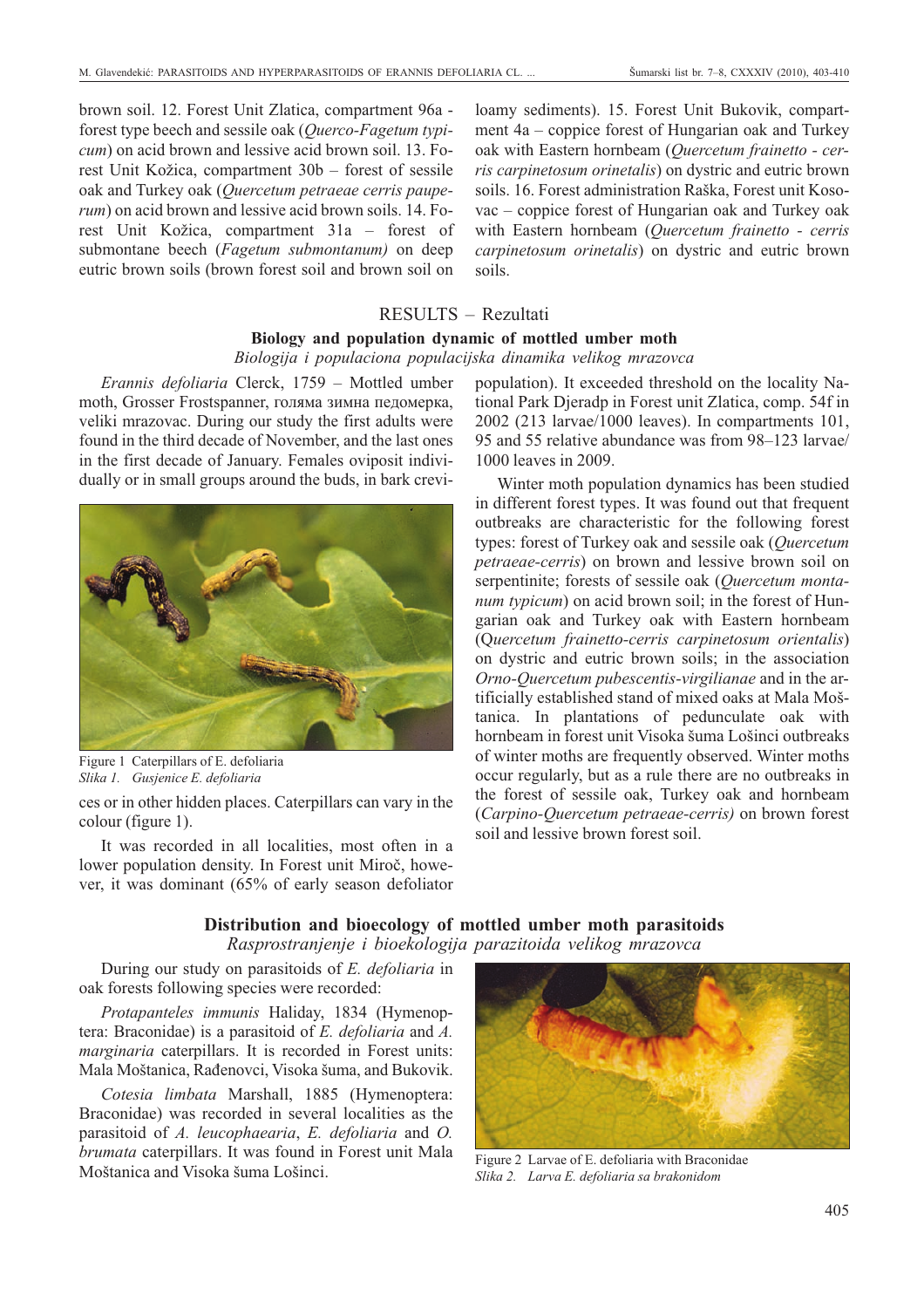*Cotesia jucunda* Marshall, 1885 (Hymenoptera: Braconidae) was recorded in Forest units: Košutnjak, Mala Moštanica, and Bukovik. It was reared from the caterpillars of mottled umber moth (figure 2).

*Casinaria ischnogaster* Thoms., 1887 (Hymenoptera: Ichneumonidae) was observed in Forest unit Košutnjak, as the parasitoid of *A. marginaria* and *E. defoliaria* caterpillars*.*

*Casinaria moesta* Grav., 1829 (Hymenoptera: Ichneumonidae) was observed in Forest units Mala Moštanica, Košutnjak and Avala. All specimens of this species were reared from the caterpillars of the mottled umber moth.

*Phobocampe crassiuscula* Grav., 1829 (Hymenoptera: Ichneumonidae) was observed in the Forest units Košutnjak and Mala Moštanica as the parasitoid of *E. defoliaria* and *A. pilosaria* caterpillars*.*

*Phobocampe pulchella* Thoms., 1887 (Hymenoptera: Ichneumonidae) was observed in Forest units: Košutnjak, Mala Moštanica, Bukovik and in Visoka šuma Lošinci. It was reared from the caterpillars of *A. leucophaearia, E. defoliaria* and *O. brumata.* Larvae of parasitoid leave the host before pupation (figure 3).



Figure 3 Larvae of Ichneumonidae *Slika 3. Larva Ichneumonidae*

*Phobocampe sp.* (Hymenoptera: Ichneumonidae) was reared from the mottled umber moth caterpillars originating from Forest unit Bukovik.

*Euplectrus bicolor* (Swed., 1795) (Hymenoptera: Eulophidae) was found in Forest unit Visoka šuma Lošinci, reared from the mottled umber moth caterpillar.

*Eulophus larvarum* (Linnaeus, 1758) (Hymenoptera: Eulophidae) was the most abundant parasitoid of young caterpillars of *E. defoliaria* during the investigation at several localities: Forest unit Rađenovci Visoka šuma, Visoka šuma Lošinci, compartment 1, 2, compartment 22, compartment 23. In Forest unit Mala Moštanica it was reared from caterpillars of the mottled umber moth, *A. leucophaearia* and *O. brumata.*

*Trichogramma* sp*.* (Hymenoptera: Trichogrammatidae) is egg parasitoid recorded in the region of the Forest Administration Belgrade, Mala Moštanica. From the winter moth and mottled umber moth eggs collected in March, adults emerge in late April. In the National

Park Djerdap, Forest unit Zlatica, compartment 59 and Boljetinska Reka, compartment 44, the eggs of *O. brumata, E. defoliaria* were collected at March, 27<sup>th</sup> and the first wasps hatched in the laboratory on April,  $27<sup>th</sup>$ .

*Telenomus minutus* Ratzeburg (Hymenoptera: Scelionidae) was reared from eggs of *O. brumata, A. aurantiaria* and *E. defoliaria* in the Forest unit Miroč, compartments 73/74.

*Blondelia nigripes* Fall., 1810 (Diptera: Tachinidae) was recorded in Forest units: Avala, as parasitoids caterpillars of the mottled umber moth and *A. marginaria.* In Forest unit Visoka šuma Lošinci, compartments 1 and 2 it was reared from the winter moth, *A. pilosaria*, *A. leucophaearia* caterpillars. In Forest unit Bukovik, *B. nigripes* was reared from the *C. pennaria* caterpillars. Population dynamic of this species is connected with outbreaks of various winter moths and it was the most abundant in the phase of retrogradation.

*Phryxe magnicornis* Zetterstedt, 1838 (Diptera: Tachinidae) in Forest unit Mala Moštanica was recorded as the parasitoid of the mottled umber moth caterpillars. It is also recorded also in the Forest unit Visoka šuma Lošinci, compartment 1 and Forest unit Bukovik as the parasitoid of the winter moth caterpillars.

*Phryxe nemea* Meigen, 1824 (Diptera: Tachinidae) was reared from several Forest units: Visoka šuma Lošinci, compartment 22 and Avala from the mottled umber moth caterpillar. From Forest unit Mala Moštanica and Košutnjak it was reared from grown up caterpillars of *C. pennaria* and *E. defoliaria.* In Forest unit Boljetinska Reka, it was obtained from *O. brumata* caterpillar. In Forest unit Bukovik *P. nemea* was reared from caterpillars of the winter moth the mottled umber moth and *C. pennaria.*

*Peribaea fissicornis* Strobl, 1909 (Diptera: Tachinidae) was recorded in the Forest unit Mala Moštanica as



Figure 4 Larvae of E. defoliaria with Tachinidae *Slika 4. Larva E. defoliaria sa tahinidom*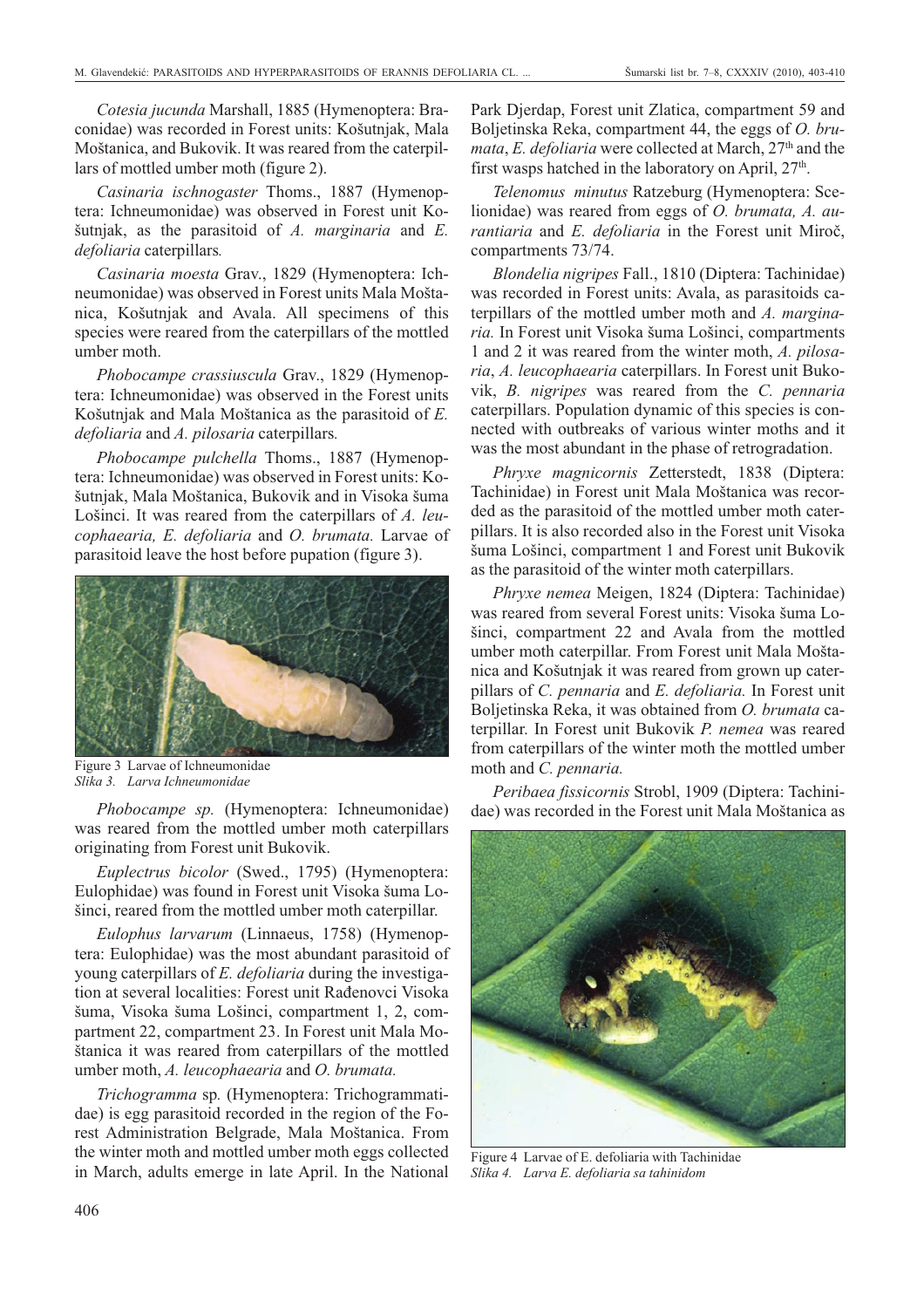the parasitoid of *A. marginaria* caterpillar. In Forest unit Visoka šuma Lošinci, compartment 22 it was reared from the mottled umber moth caterpillar*.*

There are all together 16 parasitoid species recorded on *E. defoliaria* in oak forests in Serbia. The most frequent species was *Phryxe nemea*, which was recorded at 6 localities. On four localities were recorded *Phobocampe pulchella* and *Phryxe nemea.* The highest diver-

# **Distribution and bioecology of mottled umber moth hyperparasitoids**

#### *Rasprostranjenje i bioekologija hiperparazitoida velikog mrazovca*

During our study on hyperparasitoids of *E. defoliaria* in oak forests following species were recorded:

Gelis areator Panzer, 1804 (Hymenoptera: Ichneumonidae) was found in two Forest units: Avala, Compartment 15, and Forest unit Kosovac as a hyperparasitoid of mottled umber moth and winter moth caterpillars.

*Bathythrix lamina* Thomson, 1884 (Hymenoptera: Ichneumonidae) was recorded in the Forest unit Avala. It was reared from the cocoon *Casinaria* sp. (Hymenoptera, Ichneumonidae) as a secondary parasitoid of *E. defoliaria*.

*Perilampus ruficornis* (Fabricius, 1793) (Hymenoptera: Perilampidae) was recorded in several Forest units: Rađenovci, Compartment 4, from the Tachinidae

#### **Influence of parasitoids and hyperparasitoids on population dynamic of E. defoliaria**

Population dynamics of parasitoids and hyperparasitoids were studied in the culmination and in the first years of the postculmination phase. Hyperparasitoids fly before primary parasitoids. Their larvae were found in the caterpillars before the primary parasitoid infected the caterpillar. It is significant, however, that hyperparasitoids coincidence with primary parasitoid larva was low compared to their frequency. In the phases of retrogradation and latency, the coincidence was even lower at some localities. Parasitoids and hiperparasitoids are well adapted to their hosts. Locally they can contribute to break down of the gradation. At the locality Kožica we recorded the calamity of winter moths in 1992. Parsitism of mature caterpillars was 68.97%. The presence of hyperparasitoids in them was only 6.9%, the coincidence of parasitoids and hyperparasitoids was 3.45%. In the following year, relative abundance of winter moths decreased by half, but the percentage of parasitized caterpillars remained very high – 37.5%. The presence of hyperparasitoids was recorded in 15.63% of caterpillars and all of them coincided with primary parasitoids.

Absolute parasitism of exposed caterpillars and pupae was recorded on the locality Brankovac. In the first postculmination year 64.51% of caterpillars were parasitized. The hyperparasitoid larvae were present in 12.90% of caterpillars and the coincidence of parasisity of parasitoids was in Forest unit Mala Moštanica, where 11 of 16 species were recorded. High diversity of parasitoids was also found in pedunculate oak plantation mixed with hornbeam in Forest unit Visoka šuma Lošinci, where 50% of parasitoid species were recorded. It is easy to distinguish parasitized caterpillars by tachinide due to chorion on the front part of its body and dark marking around it (figure 4).

# cocoon; Forest unit, Mala Moštanica, Forest unit Miroč, Compartment 73/74, from Tachinidae cocoon reared from the *E. defoliaria* caterpillar*.*

*Habrocytus chrysos* Walker, 1836 (Hymenoptera: Pteromalidae) was reared from *E. defoliaria* caterpillar originating from Forest unit Mala Moštanica. The host died in the second instar.

*Tetrastichus sp.* (Hymenoptera: Eulophidae) was reared from the several localities: Forest unit Mala Moštanica – from *O. brumata* and *A. leucophaearia* caterpillars; Forest unit Visoka šuma Lošinci, compartment 23 – from *O. brumata* caterpillars; Forest unit Visoka šuma Lošinci, compartments 1 and 2 – from caterpillars of *A. aescularia*, *A. leucophaearia*, *E. defoliaria* and *O. brumata*.

*Uticaj parazitoida i hiperparazitoida na populacionu populacijsku dinamiku E. defoliaria* toids and hyperparasitoids occurred only in 9.68% of caterpillars.

> In Forest unit Košutnjak in exposed conditions, the abundance of parasitoids varied from 27.27% to 43.75%. Infestation of hyperparasitoids was very high and it varied from 38.46% to 93.75%. The degree of their coincidence, however, was not harmonised. The highest percentage of caterpillars infected by parasitoid and hyperparasitoid larvae was 31.25%, i.e. averagely only 17.29% caterpillars.

> The results of t-test (LSD), for the differences regarding the time of sampling proves that there is no statistically significant difference in parasitism depending on the time of sampling of younger caterpillars. This can be an important warning to the experts who plan forest protection, especially if repressive measures of control are applied. Suppression should be applied against early instars of larvae (e.g. about  $20<sup>th</sup>$  of April), because in this way the natural potential of parasitoids is going to be preserved. This depends of local climate, elevation and specific ecological conditions.

> To determine the level of egg parasitoids, the method of exposing eggs was applied at many localities. Thus egg parasitoid *T. minutus* was identified at the locality Miroč, compartments 73/74*.* Total parasitism of winter moth eggs was 43.24%. Almost 30% of *O. brumata* eggs were parasitized. Although *E. defoliaria* was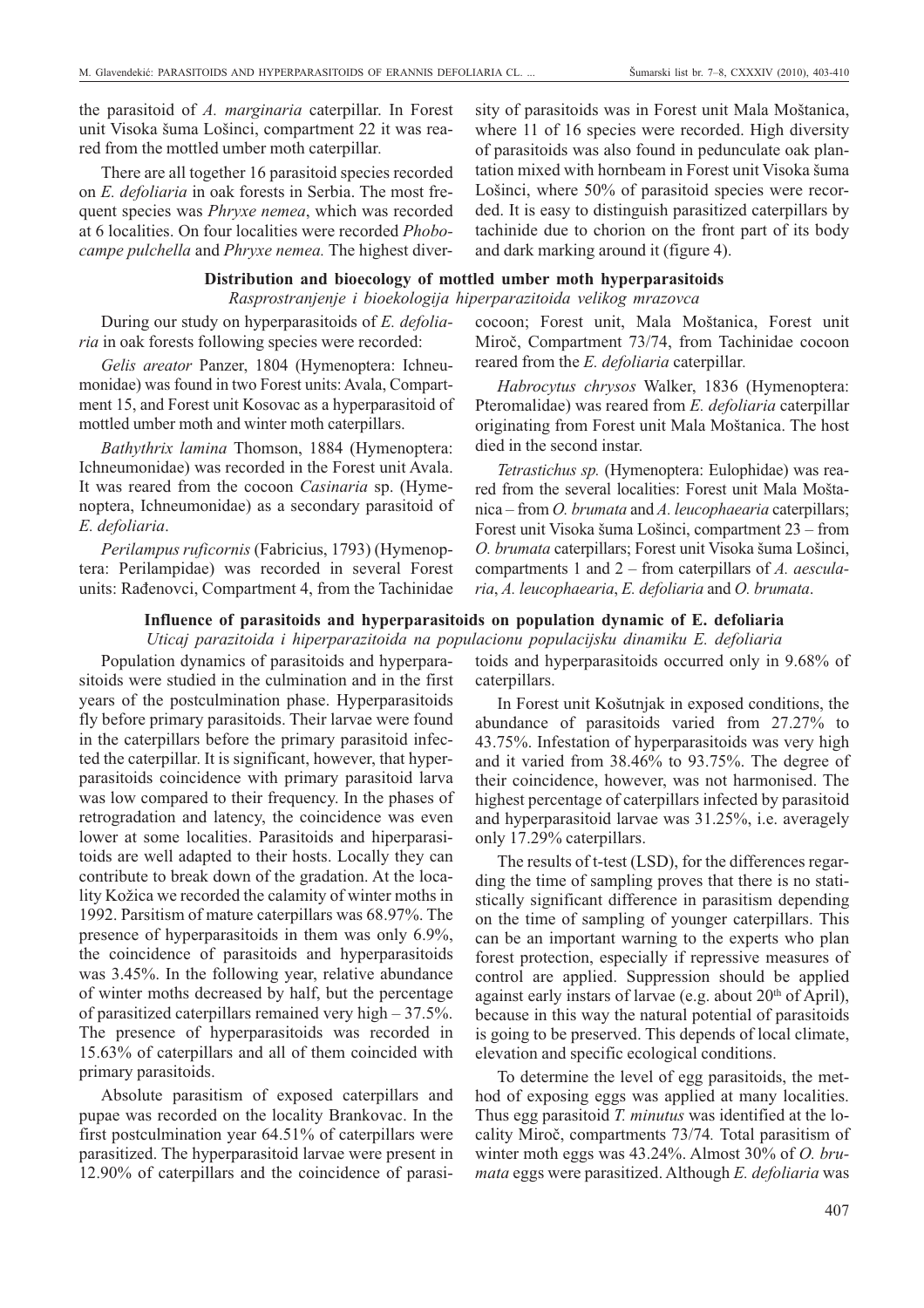dominant at the locality Miroč, eggs of this species were less parasitized (8.11%). Egg parasitism of *A. aurantiaria* was lower - only 5.4%. Parasitized eggs are brown, so they can be readily differentiated from the eggs parasitized by wasps *Trichogramma* sp. The dissection of dead eggs revealed the presence of *T. minutus* larva in them.

In the Forest units Zlatica, Boljetinska reka and Mala Moštanica the wasps *Trichogramma* sp. (Hymenoptera: Trichogrammatidae) were reared from winter moths eggs. Parasitized eggs are distinguished by their almost black colour. In this way, we can assess the parasitism even after the eclosion of parasitic wasps. The winter moth eggs were parasitized between 16.33% at Boljetinska Reka, compartment 44, to 33.95% at Zlatica, compartment 96. It was found out that the majority of eggs died from other causes (e.g. predators). At Zlatica, compartment 59, the total mortality of eggs

Many authors give the data on population dynamic of *E. defoliaria* (Patočka et al., 1968; Glavendekić, 1988, 1999). During our study, mottled umber moth was recorded in all localities, most often in a lower population density except in East Serbia, where it was dominant compared to the populations of other early-season defoliators.

Winter moth population dynamics has been studied in different forest types. Based on our own data and literature, it is evident that frequent outbreaks of 9 winter moth species are of chronic type and characteristic for the following forest types: forest of Turkey oak and sessile oak (*Quercetum petraeae-cerris*) on brown and lessive brown soil on serpentinite at the locality Brankovac; forests of sessile oak (*Quercetum montanum typicum*) on acid brown soil in the locality Porečke šume, compartment 54 f; in the forest of Hungarian oak and Turkey oak with Eastern hornbeam (Q*uercetum frainetto-cerris carpinetosum orientalis*) on dystric and eutric brown soils on Bukovik; in the association *Orno-Quercetum pubescentis-virgilianae* in Košutnjak and in the artificially established stand of mixed oaks at Mala Moštanica. Plantations of pedunculate oak mixed with hornbeam in forest unit Visoka šuma Lošinci are also under threat of winter moths outbreaks.

Winter moths occur regularly, but as a rule there are no outbreaks in the forest of sessile oak, Turkey oak and hornbeam (*Carpino-Quercetum petraeae-cerris)* on brown forest soil and lessive brown forest soil.

The study of parasitoids and hyperparasitoids of *E. defoliaria* shows that parasitic wasps fam. Braconidae are not narrowly specific for the *E. defoliaria*

The fauna of parasitic wasps in the fam. Ichneumonidae is relatively poor also if compared to the fauna of other European countries, Slovakia and the former was 58.49%. In Zlatica, compartment 96 egg mortality was 44.65%.

The level of egg parasitism of winter moths in natural population in the management unit Zlatica, compartment 59 was 33%. Larval eclosion was recorded from 41.51% of eggs, whereas 25.47% eggs died during the embryonic development. In the Forest unit Zlatica, compartment 96, the parasitized eggs were almost 34%. The mortality during the embryonic development was 10.7% According to the report of the Diagnose-forecasting service, a mass occurrence of winter moths was forecast for the spring in 1992 in these compartments, but it failed. The efficiency of egg parasitoids in the management unit Boljetinska Reka, compartment 44, was somewhat lower, there were altogether 16.33% parasitized eggs. Egg mortality during embryonic development was 14.28%.

### DISCUSSION – Rasprava

USSR (Herting, 1965, 1976; Čapek, and Čepelak, 1981; Čapek, 1985). One of the reasons is that winter moths in the study period were in pre-culmination, culmination or in the first post-culmination years, when parasitoid populations in the fam. Ichneumonidae are usually low. They dominate in the phase of latency, while in the culmination phase they retreat before Tachinidae**.**

*Eulophus larvarum* is the most frequent and the most numerous representative of parasitic wasps in the superfamily Chalcidoidaea*.* In the conditions of winter moth outbreaks, it is a dominant representative of parasitic Hymenoptera*.* In the host culmination phase, this species also showed a great upswing of abundance.

Egg parasitoids *Trichogramma* sp. and *Telenomus minutus* have been described. The research was performed in the entire study area, but egg parasitoids were detected only at the locality Mala Moštanica, Zlatica and Miroč. Egg parasitoid *T. minutus* was so far recognized only as the parasitoid of *Orthosia miniosa* (Lepidoptera, Noctuidae) (Kozlov and Kononova, 1983), and *Operophtera* spp. (Glavendekić & Gruppe, 1992).

Tachinidae are the most significant winter moth parasitoids on many localities. The dominance and frequency of *B. nigripes, P. nemea* are expected and in harmony with the results of the study  $S$  is o jevic and Č e p e l a k , (1998). Tachinids *P. magnicornis,* and *P. fissicornis* were found individually. In the study of population dynamics of early-season defoliators in the Management unit Kožica in the period 1992–1994, a high population density was recorded in 1992, and already in the following year there was a drastic decrease of population density. This was caused, first of all by caterpillar parasitoids, which reduced ca. 67%. The most represented parasitoids were Tachinidae. On that occa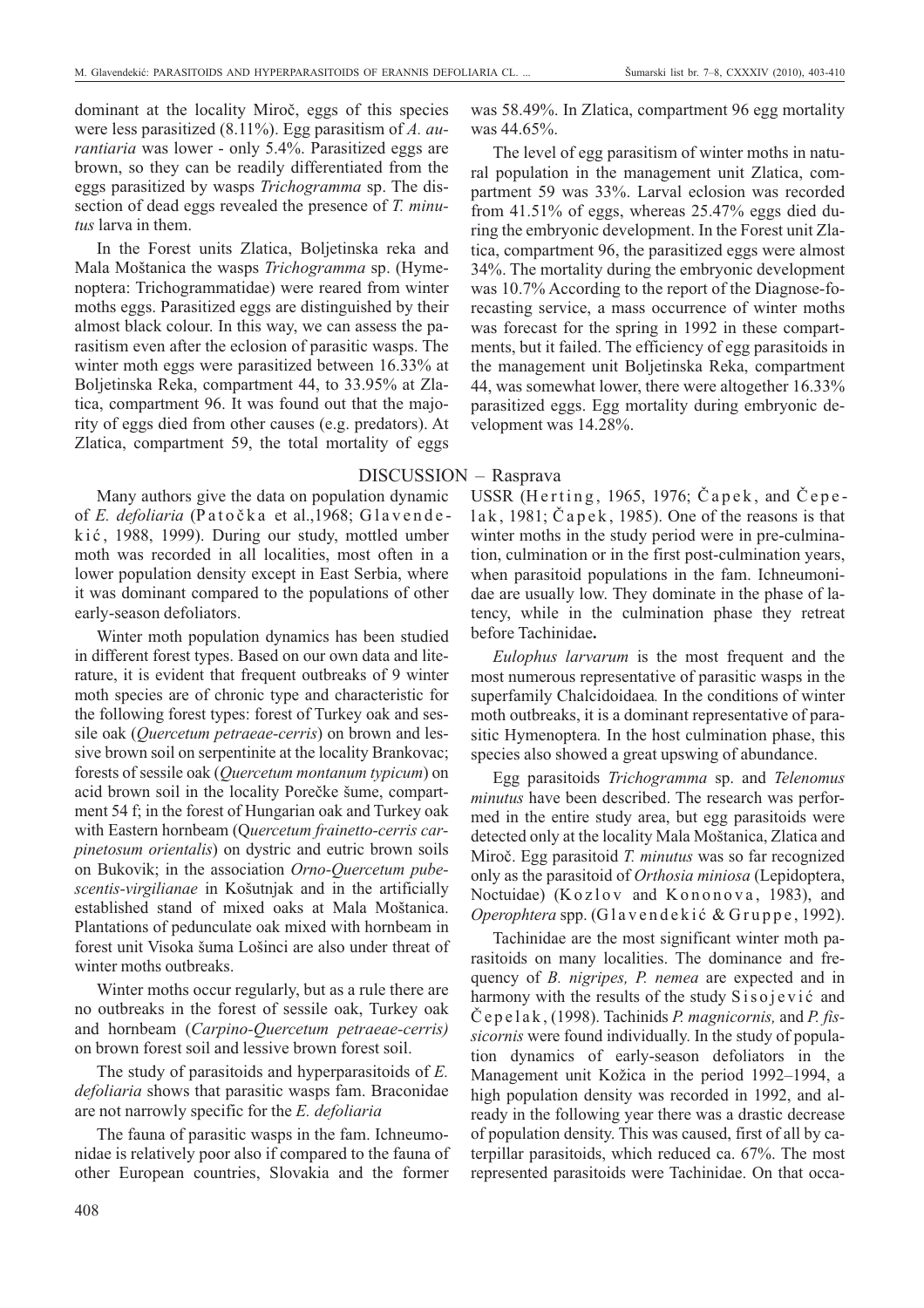sion, the above tachinid parasitized 69% of host caterpillars. Parasitoids are mainly dependent on the stage of caterpillars; Braconidae and Chalcidoidaea prefer the younger stages, while Ichneumonidae and Tachinidae more often attack the third instars and older caterpillars.

Some of hyperparasitoids are very broad polyphages (*G. areator, Habrocytus chrysos, and Pediobius foliorum*),

# CONCLUSIONS – Zaključci

- 1. The parasitoids in the following families were recorded on *E*. *defoliaria*: Braconidae, Ichneumonidae, Eulophidae, Torymidae, Trichogrammatidae, Scelionidae and Tachinidae. There are altogether 16 species reared from various stages of the host.
- 2. Abundance of parasitoids depends on the phase of host outbreak. In the phase of culmination, the markedly dominant species are Tachinidae; the abundance of Eulophiadae is elevated, while Ichneumonidae dominate in the latency.
- 3. Regarding their trophic characteristics, they are mainly polyphagous with a wide spectre of hosts in the group winter moths and order Lepidoptera.

I would like to acknowledge tothank Prof. Dr. K. Horstmann, Prof. Dr. J. Kolarov, Prof. Dr. L. Mihajlović, Dr. Kozlov, Dr. Čapek and Dr. Tschorsnig for iden-

REFERANCES – Literatura

- Č a p e k , M., 1985: Lumčíky (*Hymenoptera, Braconidae*) ako parazity hmyzových lesných škodcov. Lesnícky časopis Ročník 31, Čislo 3: 199–212, Bratislava.
- Č a p e k , M., J. Čepelak, 1981: Zoznam parazitov dochovanych z hmyzich škodcov VII. Tachiny a masisrky. Ročnik 27, čislo 4, 321–332, Bratislava.
- Djorović, Đ., 1980: Karakteristike i struktura biocenotičkog kompleksa defolijatora iz reda *Lepidoptera* u hrastovim šumama Kosova. Disertacija, Šumarski fakultet Beograd.
- Embre, D. G., 1966: The role of Introduced parasites in the Control of the Winter Moth in Nova Scotia. Can. Ent., Vol. 98:1159–1168, Ottawva.
- Glavendekić, M., 1992: Pojava jajnog parazitoida mrazovaca (Lepidoptera, Geometridae) u Severnoj Bavarskoj. Glasn. Šum. fak., br. 74 (1), str. 97–102, Beograd.
- G l a v e n d e k i ć , M., 1988: Biološka i ekološka proučavanja defolijatora hrasta iz grupe mrazovaca (Lepidoptera: Geometridae) u šumama okoline Beograda. Magisterij, Šumarski fakultet Beograd.
- Glavendekić, M., 1999: Zemljomerke-mrazovci (Lepidoptera: Geometridae) u hrastovim šuma ma i njihovi najvažniji prirodni neprijatelji. Disertacija. Šumarski fakultet Beograd.

so they were the subject of the study of the parasitoid complex of various hosts: gypsy moth, brown-tail moth, leaf rollers, etc. As it can be concluded from the above study results, parasitoids and hyperparasitoids are predominantly polyphagous. Population density of *E*. *defoliaria* depends largely on its natural enemies, because they have a significant influence on the population reduction.

- 4. Total parasitism of winter moths in natural conditions varied from 16,33% to 33%. Total parasitism in exposed conditions was from 27,27% to 43,75%.
- 5. Five species of hyperparasitoids of *E. defoliaria* fall into the families Ichneumonidae, Perilampidae, Pteromalidae and Eulophidae and they are polyphagous species.
- 6. Recorded parasitoid-hyperparasitoid complex is related to the host species in the belt of oak forests. This indicates their co-evolutive relationship. The coevolution between parasitoids and hyperparasitoids to *E. defoliaria* offers an ideal theoretic foundation for the biological control.

# ACKNOWLEDGEMENT – Zahvala

tification of particular species. Financial support for the research was given by Ministry of Sciences and Technologies Republic of Serbia.

- G l a v e n d e k i ć , M., A. G r u p p e , 1992: *Telenomus minutus* Ratzb. (Hym., Scelionidae) als Eiparasitoid der Frostspanner *Operophtera brumata* L. und *O. fagata* Scharf. (Lep., Geometridae) in Nordbayern. J. Appl. Ent. Vol. 113: 265–270, Berlin.
- Harapin, M., 1992: Primjena biotičkih metoda suzbijanja štetnih insekata u šumarstvu. Glas. Šum. fak. br. 74: 141–149., Beograd.
- Herting, B., 1965: Die Parasiten der in Nordwestdeutschland an Obstbäumen und Laubholz schädlich auftretenden Spanner- und Eulenraupen (Lep.: Geometridae, Noctuidae, Thyatiridae*).* Zeit. für ang. Ento., Vol. 55 (3): 236–263, Berlin.
- Herting, B., 1976: A Catalogue of Parasites and Predators of Terrestrial Arthropods. Sec. A. Host or Prey/Enemy, Volume VII, Lepidoptera, Part 2 (Macrolepidoptera). CAB: 133–155. London.
- Klepac, D., I. Spaić, 1965: Utjecaj nekih defolijatora na debljinski prirast hrasta lužnjaka. Šumarski list, br. 3/4, Zagreb.
- Ко з л о в , М. А., С. В. Кононова, 1983: Теленомины фауны СССР (Hymenoptera, Scelionidae, Telenominae). Определители по фауне СССР, издаваемые Зоологическим Институтом Академии наук СССР, "Наука", Ленинград.